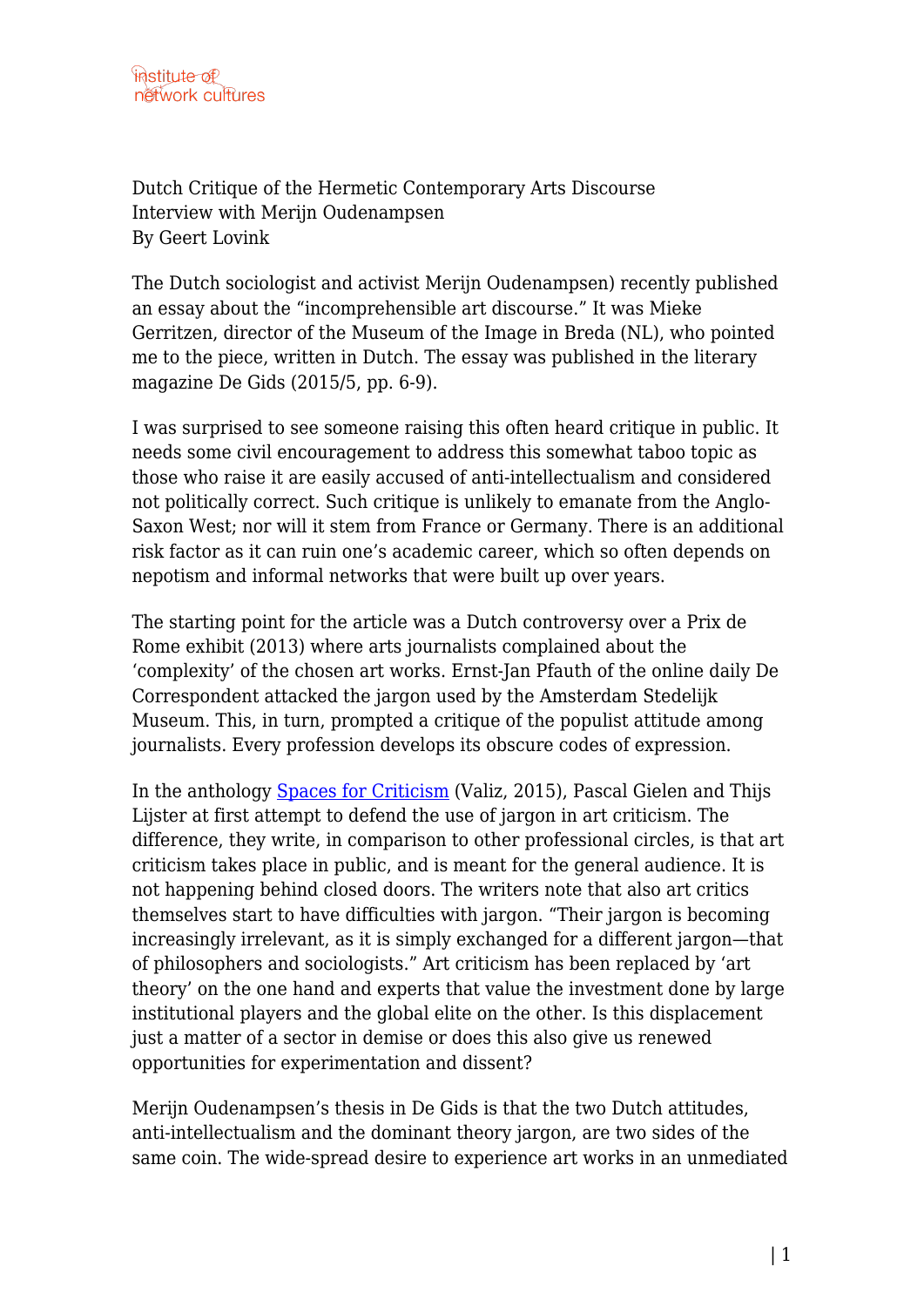fashion goes hand in hand with calls from the ministry of culture and the gallery market to remain competitive in the global market. This 'sophistication' can only be reached, and maintained, if works can be contextualized through international discourses, in English. Oudenampsen himself often refers to the writings of art sociologist Pierre Bourdieu and has already discussed this thesis before, in [Open!](http://www.onlineopen.org/lost-in-translation)

Geert Lovink (GL): You are currently wrapping up your PhD research at the University of Tilburg (NL), which deals with the rise of populism and the rise of rightwing nationalism in the Netherlands and beyond. You have also critizised the still popular 'shockblog' [Geen Stijl.](https://en.wikipedia.org/wiki/GeenStijl) Is it because of your familiarity with right wing pop culture in the age of the internet that you 'dare' to raise this sensitive issue?

Merijn Oudenampsen (MO): What prompted my intervention is a funny combination of familiarity with and estrangement from the worlds of art and theory. Seven years ago, I was a guest researcher at the Jan van Eyck Academy in Maastricht, an art academy that hosted an important department of radical theorists at the time. Now Dutch society in general – and the art world in particular – is traditionally hostile to theorizing. So it took me some time to come to terms with the phenomenon: why all this high theory in an art academy? I had been trained as a sociologist and had my praxis, so to say, as a political activist in the alter-globalisation movement. Sociologists and activists share a very functionalist perspective on the world. You're accustomed to judging things as an instrument of social change, or as a functional element in the social structure. And, of course, Dutch culture is very practical as well. What added to my estrangement is that it was mostly radical philosophy being discussed: Rancière, Zizek, Badiou, Butler and so on. Much to my confusion, there seemed to be no praxis in sight at all. Worse, any attempt at application was seen as an insult to theory. I remember quite vividly a lecture on the work of Toni Negri and Italian Autonomous Marxism. When I asked how it related to contemporary marxist movements, the lecturer told me that philosophy should not be besmirched and instrumentalized by the demands of practice. Of course, I was perplexed. The lecturer was defending the autonomy of theory. Posing that same question about art: 'what is it good for?,' often provokes a very similar outcry. It slowly dawned on me that art and theory operate according to a similar logic. Since then I've come to hesitantly appreciate the mixed blessings of autonomy. But I was such an alien creature in that world.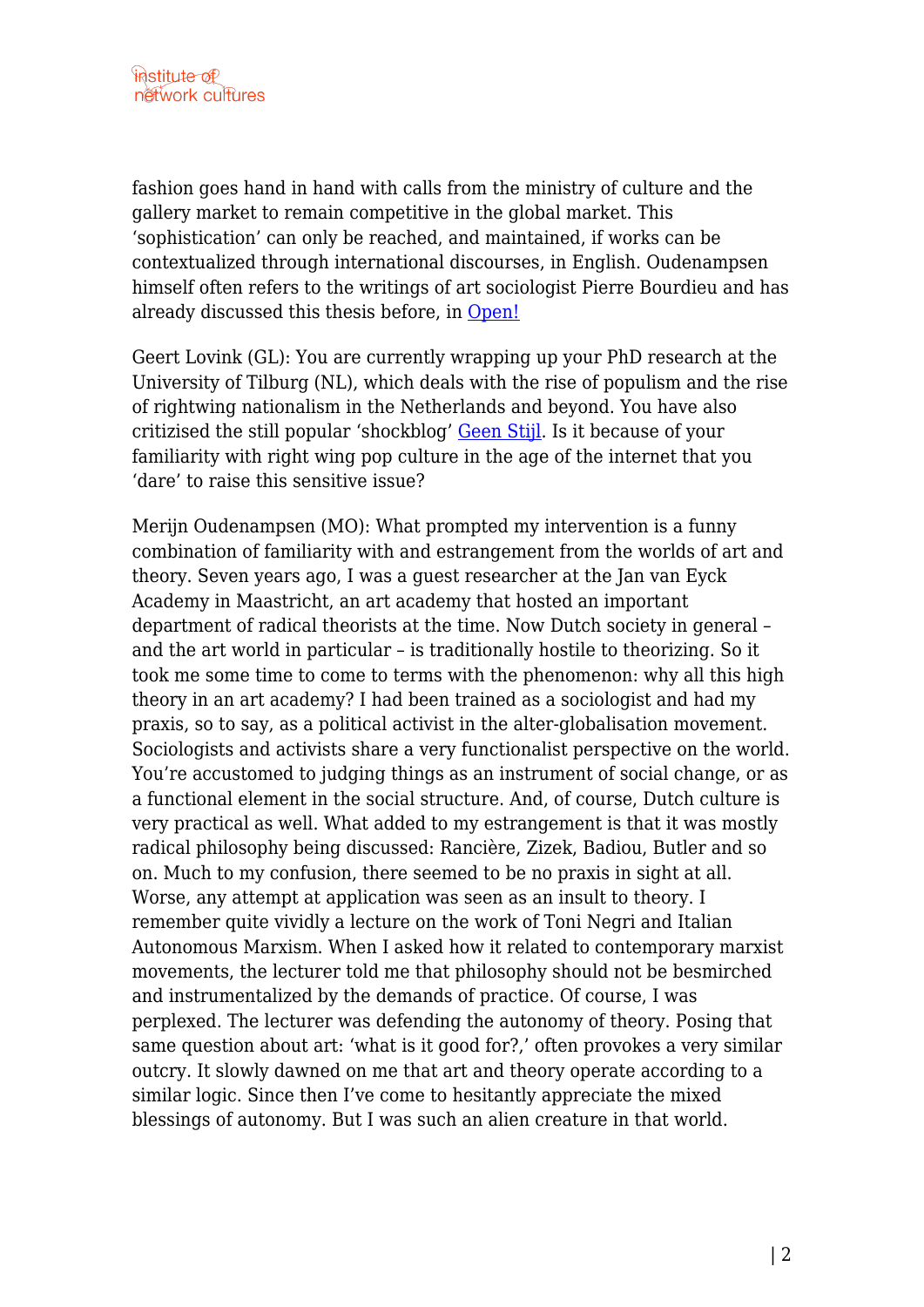GL: The overall climate in the Dutch visual arts scene is anything but intellectual. For decades it was official policy that artists were not supposed to read books and make intelligent statements. They just had to shut up and produce hands-on, radical 'acts of beauty'. These artworks, in turn, were to be interpreted by professionals such as critics, curators, museum and gallery directors. And the general audience could pick up the scraps. Could there be a relationship between Dutch pragmatism, anti-intellectual culture and the supposed incomprehensible arts discourse?

MO: Yes, that's the crux of my argument. A very traditional, Romantic notion of artistic autonomy predominates in the Netherlands, even if it remains largely implicit. It seems to feed into a broader strain of Dutch antiintellectualism. Reading Pierre Bourdieu's Distinction was very insightful for me. In this study, Bourdieu attacked the idea that art can be appreciated intuitively or spontaneously, what he calls "the ideology of charisma". Bourdieu used large surveys to show that appreciating art is not a personal gift but a skill acquired through education. He traced the idea of spontaneous appreciation back to Kant, who argued that aesthetic judgment departs from Begrifflösigkeit. In other words: the enjoyment of art is beyond rational categories of thought. For Kant, the artist was a genius, rationally unaware of what he was doing, intuitively expressing the intangible beauty of nature. It's a bit like Jedi's and the Force in Star Wars. According to this perspective, when artists start thinking they stop producing great art. Also when explaining art to viewers, you ruin the artistic enchantment and reduce the complexity of the artwork. My argument is that a similar mentality exists towards theory. I've been to lectures in Dutch art schools where students with no philosophy training at all are exposed to very sophisticated high theory. They just don't have the means to understand it. Students are taught to relate to theory spontaneously and/or aesthetically. Of course, that results in the hilariously incomprehensible art blurbs one often finds in art exhibits. A way out of this problem is to break the pedagogical taboo and bridge the disciplinary divisions between manual and mental labour in the art world. The newly created PhD programmes for artists in the Netherlands are a step in the good direction.

GL: The visual arts infrastructure in The Netherlands has suffered from radical budget cuts imposed by the government. One of the few theory castles outside of academia, Jan van Eyck Academy in Maastricht, was dismantled. On the other hand, there are still some initiatives left that are known overseas, such as the Antennae Series by Valiz Publishers,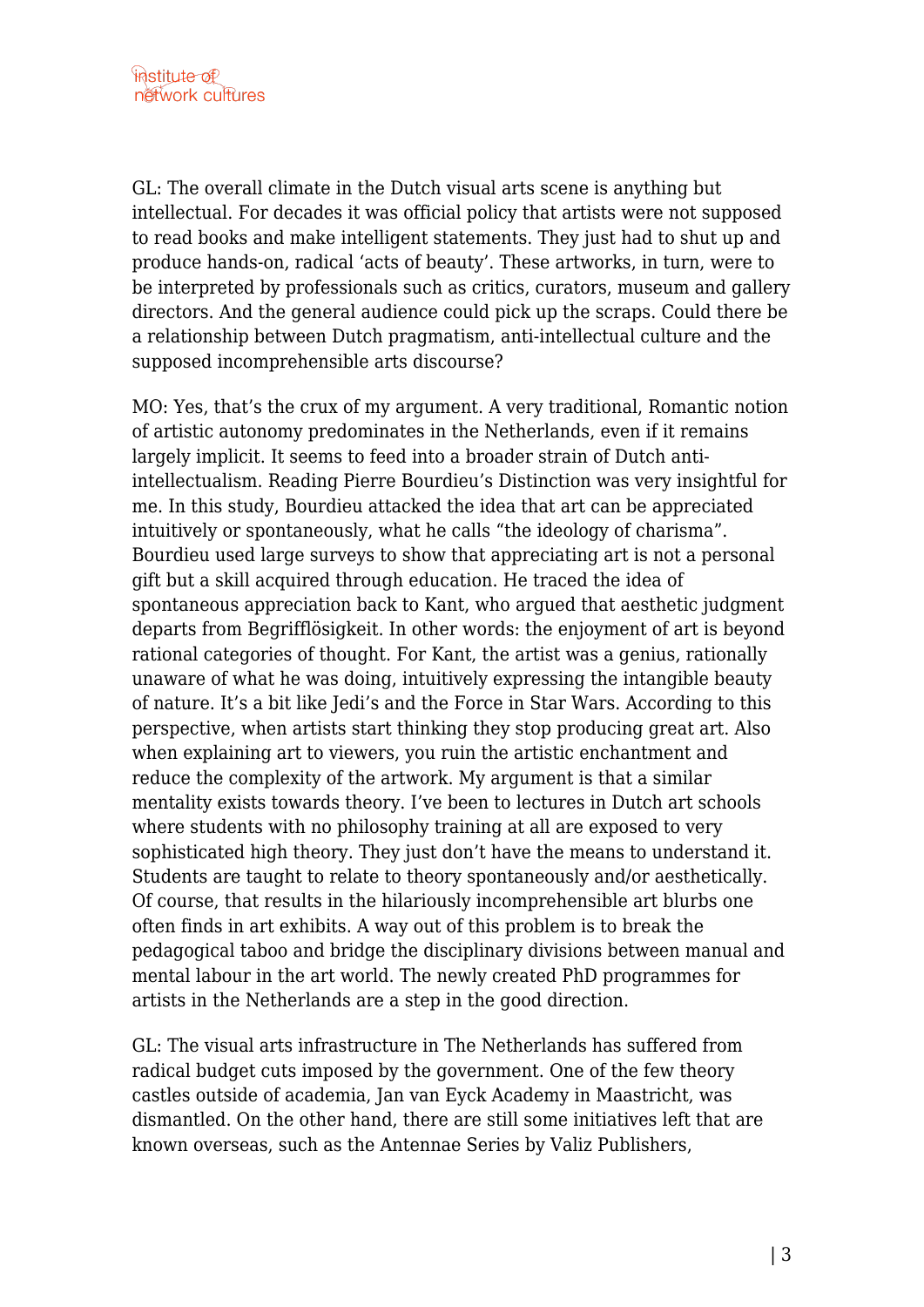Open!(which before was a printed cahier) and the occasional titlespublished by NAi010 Publishers in Rotterdam. Then there are the efforts by the Van Abbe Museum, BAK en Casco in Utrecht. Maybe some have heard of the Former West research project, initiated and coordinated by BAK. The DAI MfA course (ArtEZ) in Arnhem is also becoming known internationally for its critical work and its uncompromised devotion to High Theory. There is Henk Slager with the MuHKA program in Utrecht. Lately even the Rietveld Academy/Sandberg Instituut in Amsterdam offered a Critical Studies MA. In your article you mention their Studium Generale lecture series. What do you make of this picture?

MO: There's a small archipelago of more theory-inclined art institutions. Relative to the artistic mainland, they represent the fringes of the Dutch art world. The budget cuts implemented by the previous rightwing government were organized in such a way as to target the more experimental, contemporary and small-scale initiatives. The cuts were motivated by a paradoxical mix of conservative, right wing populist and neoliberal elements. Halbe Zijlstra, then State-secretary of culture, was very explicit: the unparalleled size of the cutback – three times as large as in other sectors – was needed to prevent institutions from absorbing the cuts within existing structures. So the goal was really to forcefully eliminate some of the institutions and mentality created by the progressive cultural policy of the last thirty years. The cultural sector was condemned for being too selfabsorbed, alienated from society and not accessible enough to a larger public. The quality of cultural production should be decided by visitor numbers and not by the opinions of experts in the art council, Zijlstra argued. At the same time, "national heritage" became one of the new key words. The more traditional and conservative parts of the cultural sector, such as the Rijksmuseum, assumed a central role in this new reality. But the paradox at play is that the new cultural policy also wants Dutch culture to compete internationally. So that gives some space for more critical and theory-friendly institutions, which largely operate in a more international context. But there is a big disconnect between the mainland and the archipelago. We have seen, with the firing of Lorenzo Benedetti from the Appel Arts Centre in Amsterdam, that the new businesslike attitude on the mainland puts the art world on a much tighter leash. There is a lot of pressure on Dutch art institutions to tick off all the boxes: one must simultaneously serve the Dutch audience, be internationally successful, be commercially successful, be diverse and locally embedded.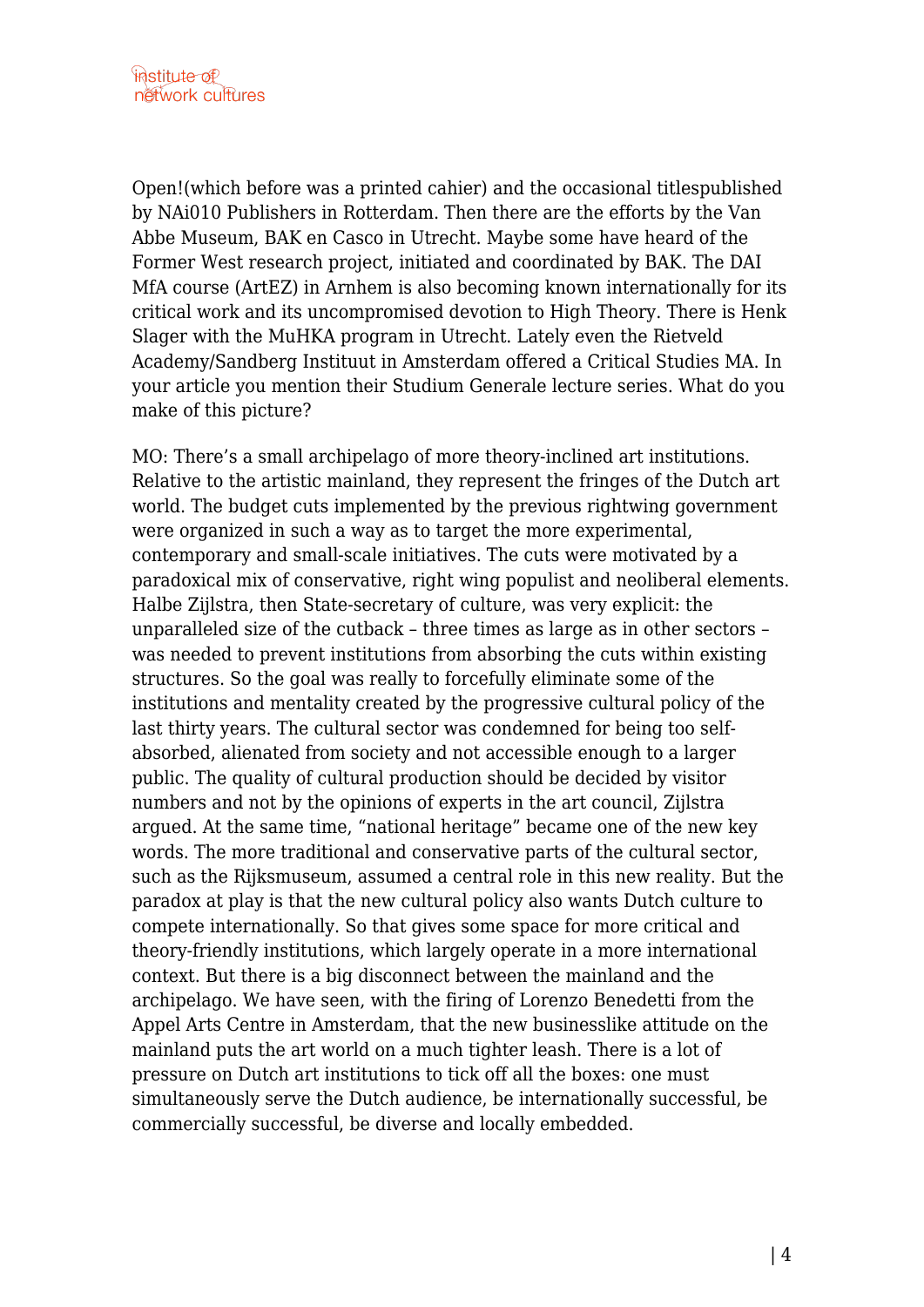GL: In the article you describe a lecture on French philosopher Felix Guattari which most students don't seem to understand but enjoy because of its poetry and mysterious complexity. Isn't the problem here much deeper? Education in the Netherlands is not focused on Bildung but increasingly on professional training. If you haven't read Freud and Kafka, and don't even know who they were, why bother reading Deleuze and Guattari?

MO: This phenomenon has deep historical roots. The famous historian Johan Huizinga observed in the 1930's that Dutch intellectual life largely consists of the reception of foreign ideas from surrounding countries, and testing these to see if they were suitable to the Dutch climate, marked by "intellectual placidity" with "a deep-seated element of scepticism". Ernest Zahn, a German sociologist who wrote a classic in the eighties on Dutch political life, noted a dearth of interest in philosophical and theoretical problems in the Netherlands. The fundamental philosophical themes of man and society weren't conceived as theoretical and intellectual questions, he argued. The Dutch made do with religious dogma and moral principles. Zahn described the country as an old, solid democracy that can afford to neglect political theory. I'm currently writing on this phenomenon for my PhD thesis. The historian Perry Anderson published "Components of the National Culture" in 1964, a groundbreaking essay in New Left Review on the antiintellectual, empiricist culture in the UK. He argued that the lack of political upheaval and revolutionary discord in British politics forestalled the development of political and sociological theory. There was no need to think society anew. Therefore, no radical intellectual culture developed. In the Netherlands there is a very similar combination of an anti-intellectual culture and a political history without major caesuras or upheaval – it is soothingly described by historians as a "cabaret" compared to the "high drama" of surrounding countries. But Anderson noted a change in British intellectual life due to the arrival of continental emigré intellectuals around the Second World War. They introduced theory in an anti-theoretical culture. Since then, intellectual life in the UK has developed tremendously, and London has become a European centre of sorts. Also in the Netherlands, after the Second World War, there was a sharp reorientation of intellectual life. But here it was a departure from the more theoretically inclined continental European culture and a still very dominant orientation toward American empiricism.

GL: As is the case in many non-English speaking countries, art criticism in the Netherlands is caught in the dilemma of whether it is obliged to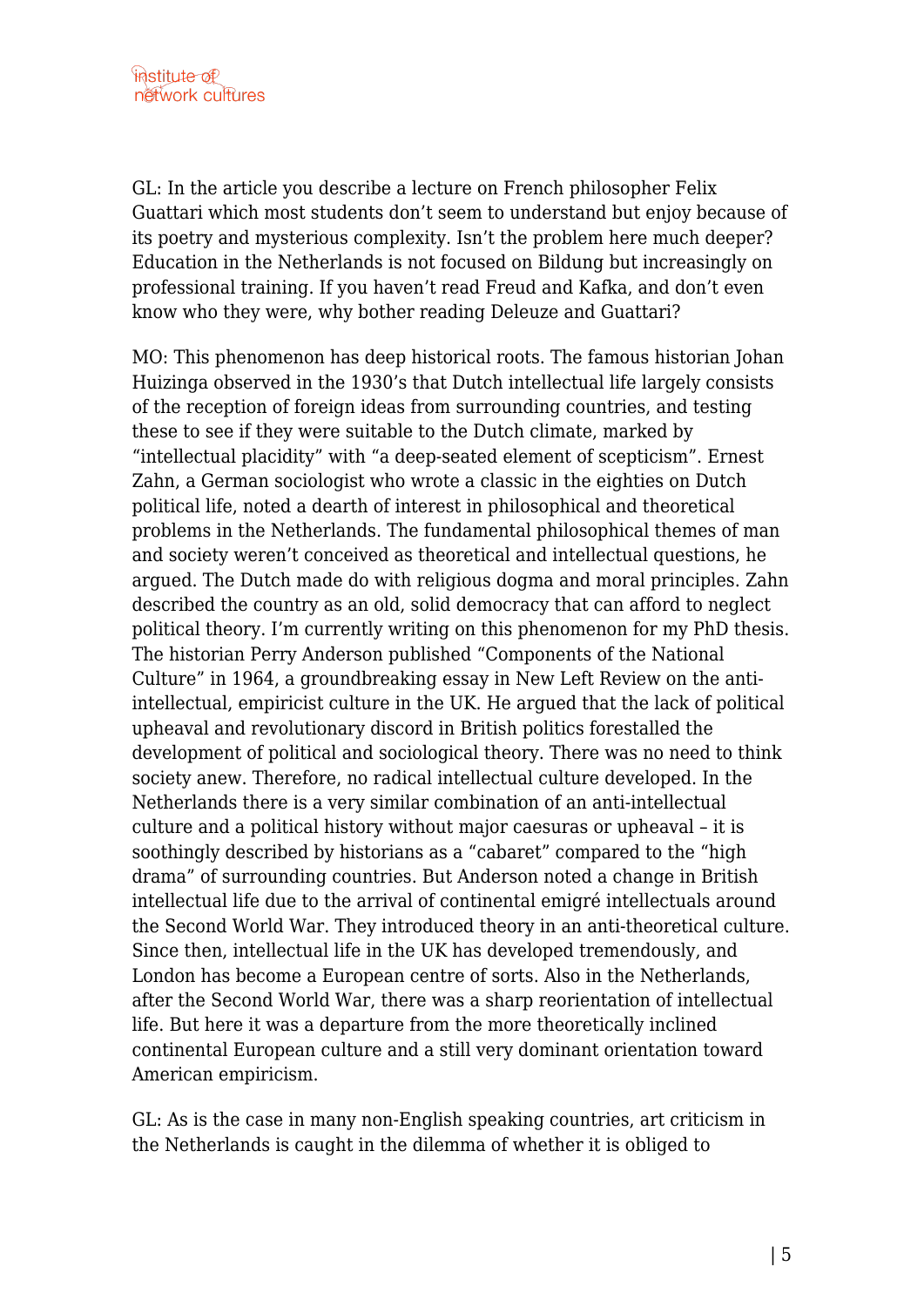communicate in the national language to reach its own audiences or submit to the pressure to participate in the global conversations, in English. In the past, when there was still plenty of money, it was easy to declare that we do both, but these days there is less and less money for translations, and for publications in general. Publishing websites are supposed to produce their content, in English, for free.. Do you see in these conditions a necessity to return to Dutch in order to restore support for the arts in society without reverting to the national (or nationalist) frame of reference? Hasn't the widespread use of English contributed to the gap between subjectivity and culture, and instead of a solution has become a problem? Should we in fact conduct this interview in Dutch?

MO: I don't think it's very productive to tell people what language they should write in. But the gap is increasingly problematic. And Dutch institutions do prescribe the use of English. For example, Dutch academics are rewarded three times as much for English articles as for Dutch ones. Publishing books in Dutch is considered a hobby, something to do in your leisure time. This has an effect on Dutch intellectual culture. It is basically living apart together. The general audience reads in Dutch and lives in another world, intellectually. That broader Dutch audience is mostly served by journalists, who tend to be more superficial and more conservative. The field of newspaper and magazine art criticism is a good example. It is dominated by journalists with very traditional conceptions of artistic autonomy and art practice. Instead of defending the arts, the newspaper critics played a supportive role in creating the atmosphere for the budget cuts. They've repeatedly campaigned against political art, or more discursive, complex and experimental art. Newspaper critics like things that can be appreciated spontaneously. Of course the curators have a different mindset, but they are nonetheless obliged to pay heed to the newspaper critics. A critical art practice needs to take into account the conditions of its own intelligibility. If curators, critics and artists won't relate to the Dutch public in the Dutch language, someone else will do it for you. And on the long term, that will result in a very hostile climate.

GL: You point at recent polls which show that the Dutch population primarily sees arts and culture as entertainment. The goal of art works should not be to question, reflect, let alone critique society. At the same time people enjoy uncivilized attacks and provocative statements. I see a parallel here with the work you're doing on the conservative turn in Europe and the rise of rightwing nationalism. Is it useful to ask the question of what Geert Wilders'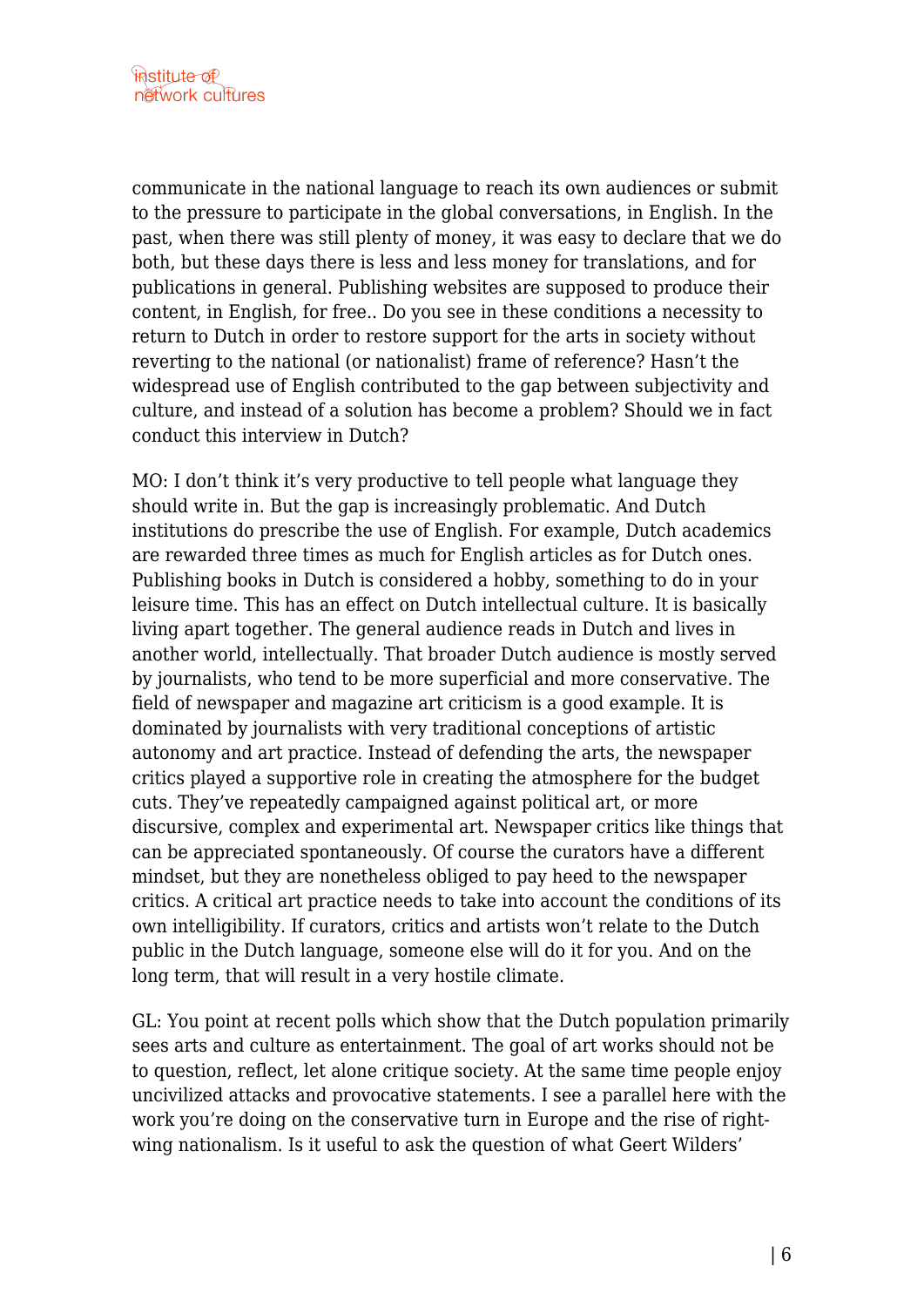position is in this matter? Or Podemos and Syriza, for that matter?

MO: Well, the right-wing populist politician Geert Wilders (PVV) was of course the most prominent force pushing for the budget cuts in the first place. He famously called the arts "a left-wing hobby". I've argued elsewhere that there is a strange symbiosis between right-wing populism and neoliberalism. In the right-wing populist imaginary, culture is one of the most important bastions of class privilege. The Dutch Right effectively portrayed publicly subsidised culture as an opaque inner circle where everybody is busy granting each other favours. In this context the market becomes a democratising force: only the market can judge quality democratically on the basis of transactions, here understood as visitor numbers. As a political program this is very useful. Thomas Frank identified a similar logic in the American Culture Wars: the main political antagonism sketched by conservatives was between the common people and the cultural elite, not the economic one. Egalitarian attacks on the culture elite make it possible for the Right to attain support for an economic agenda that is decidedly less egalitarian. The same phenomenon appears again with Donald Trump, the economic elite is seen through a cultural lens, as 'someone like us', someone that talks and thinks like ordinary people, even if Trump has inherited most of his wealth. A left-wing populism is of course the inverse: it attacks the economic elite and aims to win the cultural elites to its cause. In the seventies, Bourdieu observed that people with lower incomes were relatively conservative in cultural terms and relatively progressive on economic terms. The political battle is whether one frames the political antagonisms economically or culturally.

GL: In a tweet Charles Esche, director of the Van Abbe Museum, wrote: "Elitist, self-absorbed, conformist, servicing the oligarchy are just some of the words that would describe 90% of the art world today". This is yet another example of the renaissance of elite theory. Back in the seventies, the elite approach was criticized for its lack of 'class analysis'. Is there a similar danger these days? Thomas Piketty has given us the 'scientific' foundation of the 1% slogan of Occupy. This is now widely accepted, quite different from 5-10 years ago. The middle classes are shrinking and the divide between the very rich and the poor is growing. As a result contemporary arts is openly accused of serving the 1%.

MO: Of course the art world has always been closely related with elite culture. And a lot of artists produce art for the art market, which is all of the